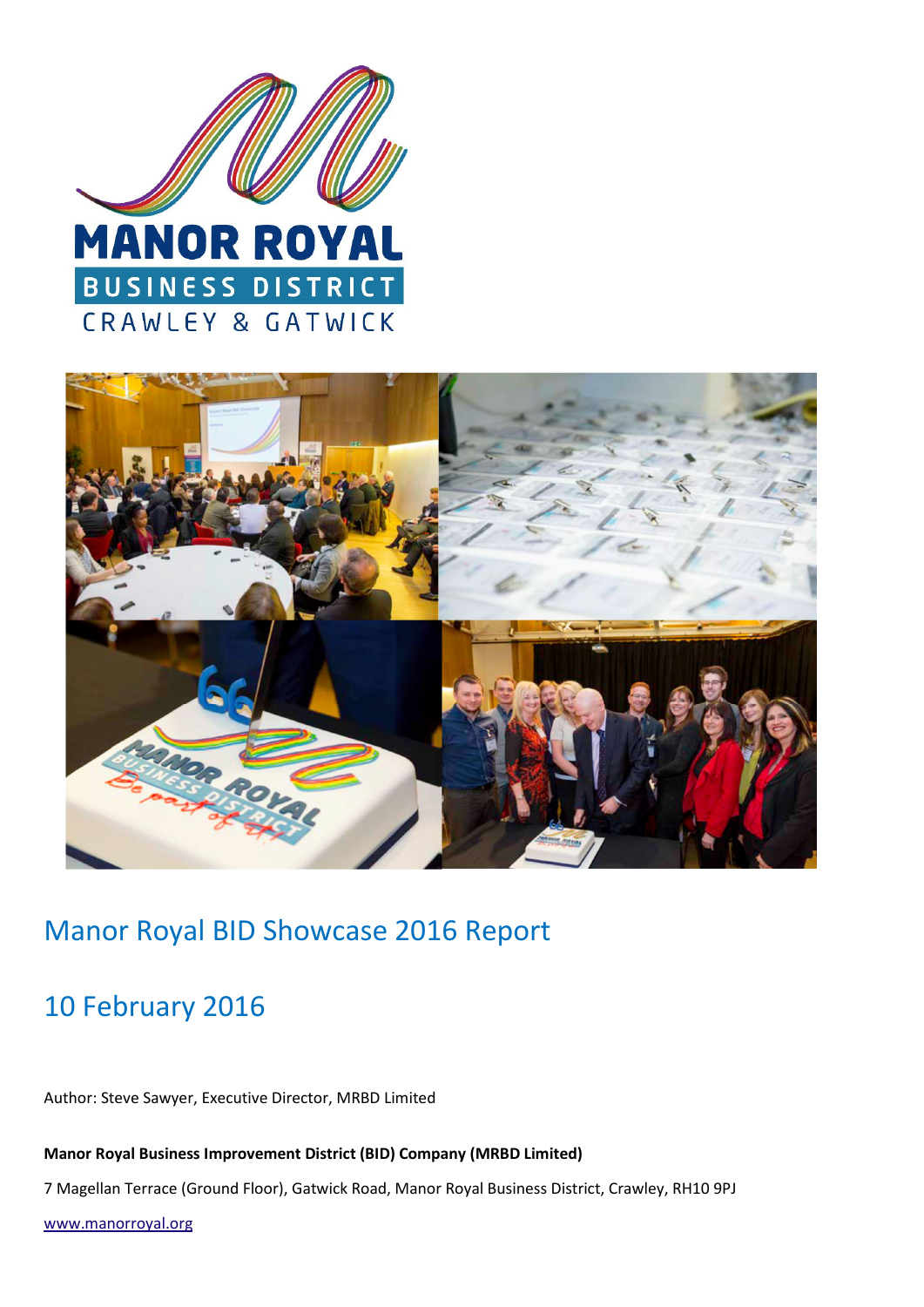#### **INTRODUCTION**

The Manor Royal Showcase took place on 10<sup>th</sup> February 2016 at Virgin Atlantic's, The Base on Fleming Way. The Showcase is one of the main Manor Royal BID engagement and networking events of the year.

The event consisted of a small exhibition of those Manor Royal companies celebrating an anniversary or significant achievement, including a number of the developers of key Business District sites.

The Showcase event also provided an opportunity for delegates to find out about and comment on the progress of the Manor Royal BID by participating in an electronic voting session covering people's experience of doing business on the Manor Royal Business District, their priorities and their feelings about the BID and what it should do.

This event format has been used twice before. The last time was in November 2014 using a similar question set to allow for comparison over time.

120 delegates attended the event of which 90 people participated in the electronic voting session.

This report provides a commentary of the how delegates voted and will be used to inform the work of the BID alongside the results of the Manor Royal BID Survey that was launched at the event.

#### **ABOUT YOU AND YOUR BUSINESS**

## **What is your interest in Manor Royal?**

|    | 1. I am a director/ owner of a Manor Royal company           |       |  |  |
|----|--------------------------------------------------------------|-------|--|--|
|    | 21.7%                                                        |       |  |  |
|    | 2. I am an employee of a Manor Royal company                 |       |  |  |
|    |                                                              | 43.5% |  |  |
|    | 3. I represent a partner organisation (i.e. local authority) |       |  |  |
|    | 16.3%                                                        |       |  |  |
| 4. | Other                                                        |       |  |  |
|    | 18.5%                                                        |       |  |  |

Two demographic questions were asked to assess who was represented among the 90 voting delegates. The majority were from Manor Royal with approximately one-third representing supporting organisations and partners.

36.6% of delegates were from larger firms (over 250 employees), 15.1% were from a medium sized company (between 50 and 250 employees), 21.5% from a company employing between 10 and 50 employees and 25.8% from a micro company (less than 10 staff).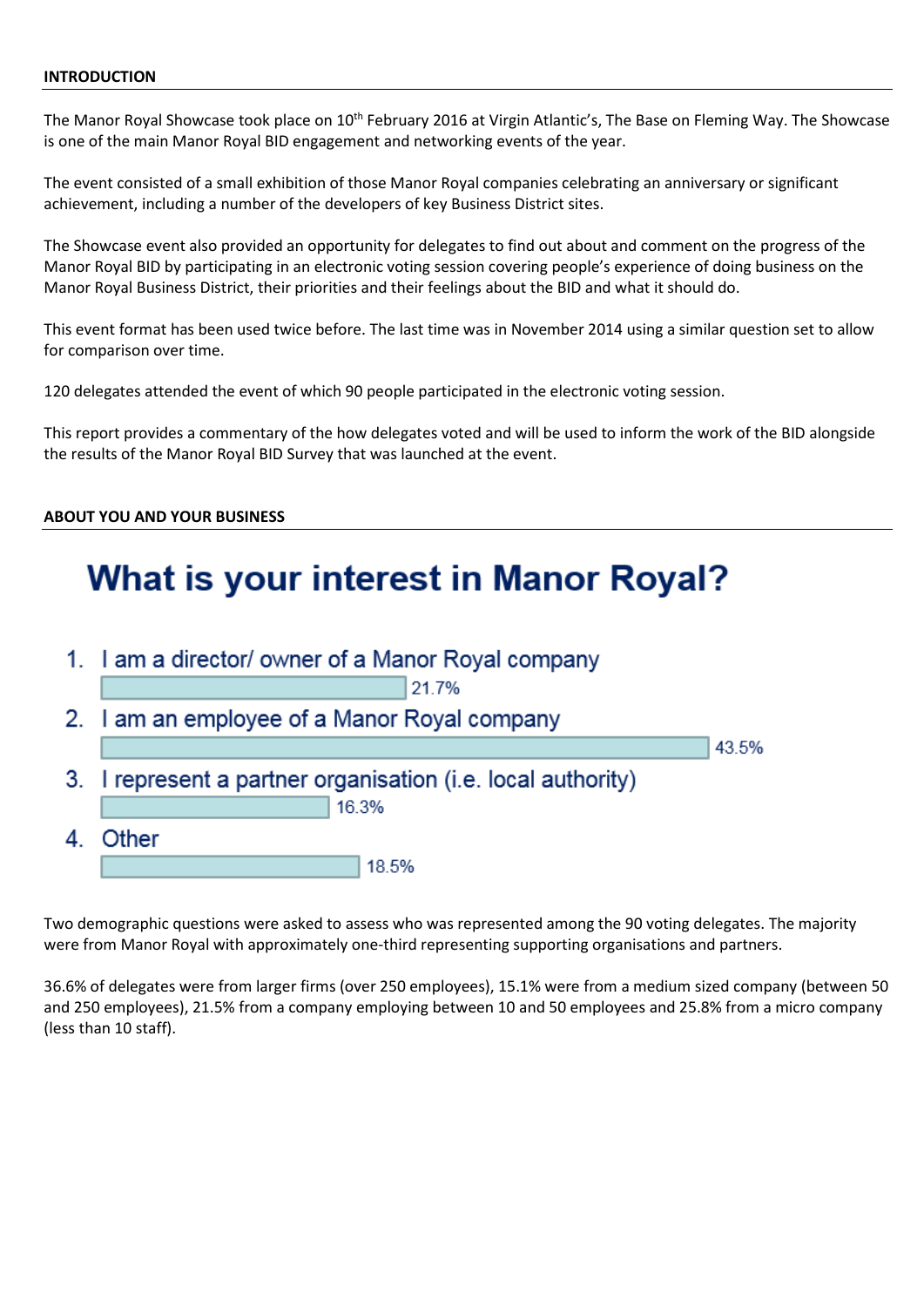When this event was originally organised in 2011 just 13% reported being satisfied with Manor Royal as a place to do business and 33% said they were dissatisfied.

Satisfaction levels have improved and remain at higher levels with 61.2% stating they are now either satisfied or very satisfied – a very similar result to that recorded in 2014.

Further analysis shows that Manor Royal Business Directors / Owners reported higher satisfaction levels (84.2% satisfied or very satisfied) than any other group. Of Manor Royal employees 54% reported being satisfied or very satisfied.

# **How satisfied are you with Manor Royal** as a place to do business?



Most delegates also felt Manor Royal had got better over the past year. A smaller percentage than in 2014 although hardly anyone felt that Manor Royal had got worse in the past twelve months. Again, Manor Royal business owners / directors were more likely to report that Manor Royal had got better (60%) compared to 33.3% of employees.

## In the last year how has Manor Royal changed?

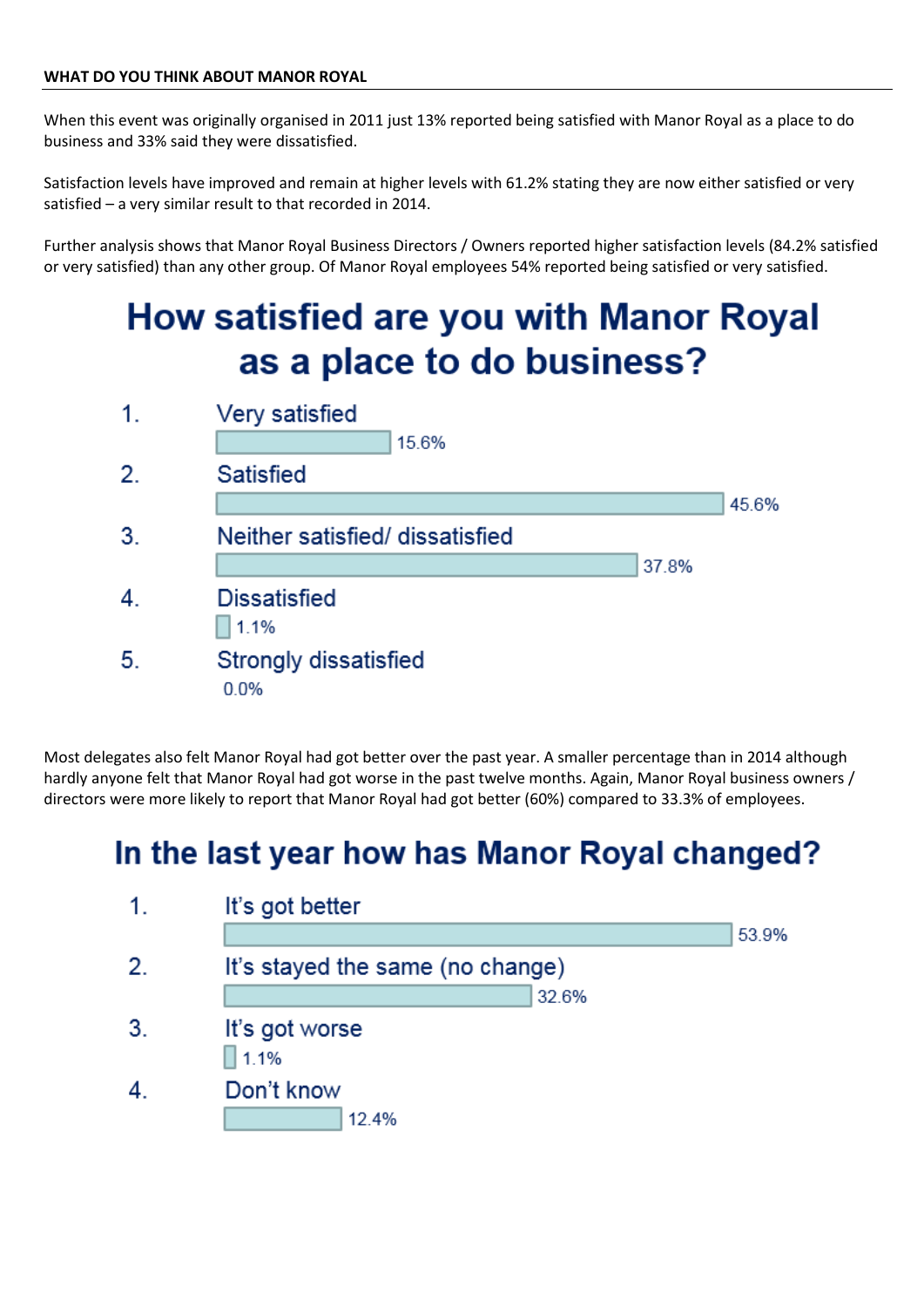There was a high degree of consistency when the audience was asked to rank the three most important BID activities. Promoting business and trade, Improving Infrastructure and Improving Appearance were the top three ranked BID activities. Manor Royal Business Owners / Managers also rated Providing a Representative Voice and Security highly.

## What three BID activities are most important to your business?



Three issues clearly emerged as the three BIG issues facing Manor Royal, these were: (1) Standards of Appearance and Maintenance, (2) Action on Transport and Parking and (3) Better Facilities. While Business Owners / Managers also rated Appearance and Maintenance and Transport and Parking as their first and second placed priorities, opinion was equally divided on their third placed priority. Better Facilities, Proactive Management, More Opportunities to Meet and Training & Skills each attracting 31.6% of votes in third place.

## The BIG issues facing Manor Royal



In the discussion that followed Gatwick Airport expansion and the availability of land and property were also highlighted as issues.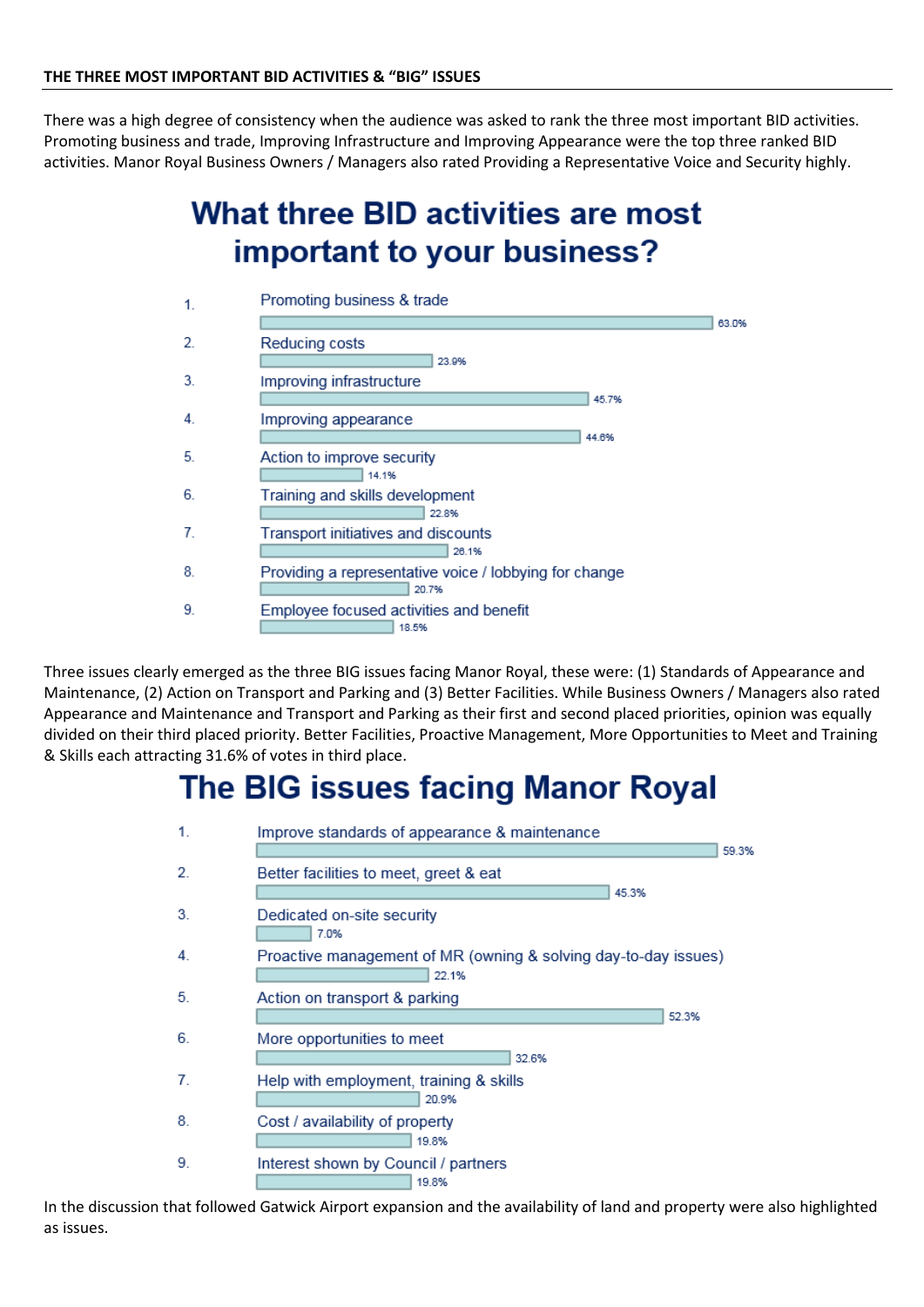During the meeting the audience received a presentation of future BID projects that had been designed on the basis of previous feedback and the BID Business Plan (2013-2018). Every section of the audience were supportive of work to explore Transport Solutions and the audience as a whole supported efforts to Improve Local Trading (33.3%) with the related project of delivering an Improved Business Directory (23.1%) ranking in third place overall.

# What two future BID projects are most important to your business?



Further analysis of the votes revealed that Manor Royal Business Owners once again certain projects differently compared to other sections of the audience, as illustrated in the table below.

| <b>Rank</b> | MR Owners / Managers                | <b>Rank</b> | <b>MR Employees</b>                 |
|-------------|-------------------------------------|-------------|-------------------------------------|
|             | Transport Solutions (44.4%)         | $=1$        | Transport Solutions (44.1%)         |
|             | Dedicated Business Warden (38.9%)   | $=1$        | Improve Local Trading (44.1%)       |
|             | Improve Local Trading (33.3%)       | $=$ 3       | Improved Business Directory (20.6%) |
| $=4$        | Additional Maintenance (22.2%)      | $=$ 3       | Manor Royal Loyalty Card (20.6%)    |
| $=4$        | Improved Business Directory (22.2%) | $=$ 3       | Better "sense of community" (20.6%) |

Generally, while everyone on Manor Royal is concerned about issues relating to Transport and efforts to support Local Trade are highly ranked by all, Business Owners / Managers tend to be more concerned about functional issues relating to maintenance and management of the Business District compared to other sections of the audience.